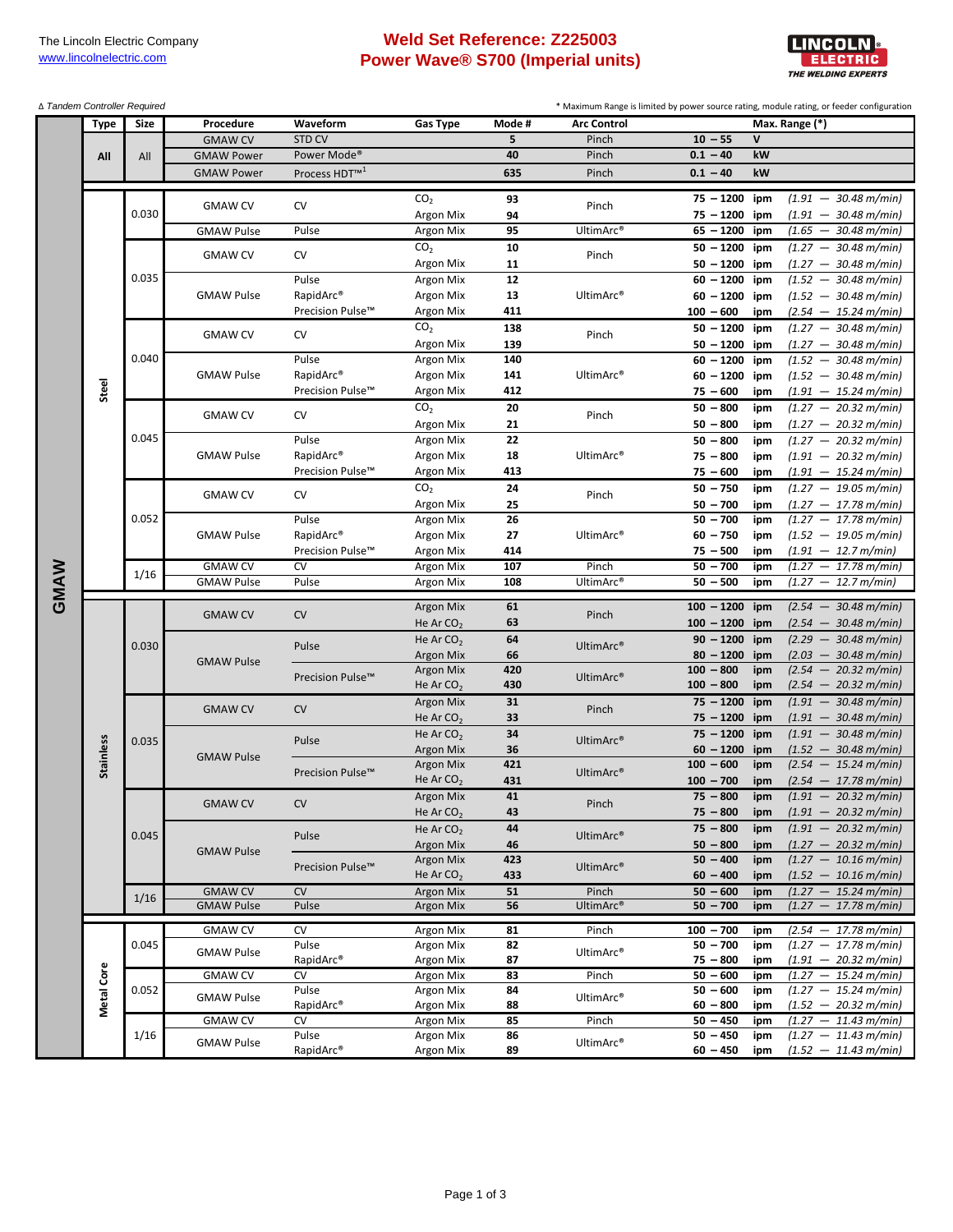## **Weld Set Reference: Z225003 Power Wave® S700 (Imperial units)**



| ∆ Tandem Controller Required |               |       |                                  |                             |                  |                |                       |             | * Maximum Range is limited by power source rating, module rating, or feeder configuration |
|------------------------------|---------------|-------|----------------------------------|-----------------------------|------------------|----------------|-----------------------|-------------|-------------------------------------------------------------------------------------------|
|                              | <b>Type</b>   | Size  | Procedure                        | Waveform                    | <b>Gas Type</b>  | Mode#          | <b>Arc Control</b>    |             | Max. Range (*)                                                                            |
|                              |               |       | <b>GMAW CV</b>                   | <b>CV</b>                   | Argon            | 148            | Pinch                 | $150 - 750$ | $(3.81 - 19.05 \text{ m/min})$<br>ipm                                                     |
|                              |               | 0.035 |                                  | Pulse                       | Argon            | 149            |                       | $125 - 800$ | $(3.18 - 20.32 \text{ m/min})$<br>ipm                                                     |
|                              |               |       | <b>GMAW Pulse</b>                | <b>CC Pulse</b>             | Argon            | 150            | UltimArc <sup>®</sup> | $125 - 800$ | $(3.18 - 20.32 \text{ m/min})$<br>ipm                                                     |
|                              |               |       |                                  | Precision Pulse™            | Argon            | 565            |                       | $125 - 800$ | $(3.18 - 20.32 \text{ m/min})$<br>ipm                                                     |
|                              |               |       | GMAW Pulse-on-Pulse®             | Pulse-on-Pulse <sup>®</sup> | Argon            | 98             | Frequency             | $125 - 800$ | $(3.18 - 20.32 \text{ m/min})$<br>ipm                                                     |
|                              | Aluminum 4XXX |       | <b>GMAW CV</b>                   | CV                          | Argon            | 71             | Pinch                 | $125 - 700$ | $(3.18 - 17.78 \text{ m/min})$<br>ipm                                                     |
|                              |               | 3/64  |                                  | Pulse                       | Argon            | 72             |                       | $85 - 600$  | $(2.16 - 15.24 \text{ m/min})$<br>ipm                                                     |
|                              |               |       | <b>GMAW Pulse</b>                | <b>CC Pulse</b>             | Argon            | 69             | UltimArc <sup>®</sup> | $85 - 600$  | $(2.16 - 15.24 \text{ m/min})$<br>ipm                                                     |
|                              |               |       |                                  | Precision Pulse™            | Argon            | 567            |                       | $85 - 600$  | $(2.16 - 15.24 \text{ m/min})$<br>ipm                                                     |
|                              |               |       | GMAW Pulse-on-Pulse®             | Pulse-on-Pulse <sup>®</sup> | Argon            | 99             | Frequency             | $85 - 500$  | $(2.16 - 12.7 m/min)$<br>ipm                                                              |
|                              |               |       | <b>GMAW CV</b>                   | CV                          | Argon            | 73             | Pinch                 | $75 - 375$  | $(1.91 - 9.53 \text{ m/min})$<br>ipm                                                      |
|                              |               |       |                                  | Pulse                       | Argon            | 74             |                       | $75 - 350$  | $(1.91 - 8.89 \text{ m/min})$<br>ipm                                                      |
|                              |               | 1/16  | <b>GMAW Pulse</b>                | <b>CC Pulse</b>             | Argon            | 79             | UltimArc <sup>®</sup> | $75 - 350$  | $(1.91 - 8.89 \,\mathrm{m/min})$<br>ipm                                                   |
|                              |               |       |                                  | Precision Pulse™            | Argon            | 568            |                       | $75 - 350$  | $(1.91 - 8.89 \text{ m/min})$<br>ipm                                                      |
|                              |               |       | GMAW Pulse-on-Pulse®             | Pulse-on-Pulse <sup>®</sup> | Argon            | 100            | Frequency             | $80 - 400$  | $(2.03 - 10.16 \text{ m/min})$<br>ipm                                                     |
|                              |               |       |                                  |                             |                  |                |                       |             |                                                                                           |
|                              |               |       | <b>GMAW CV</b>                   | CV                          | Argon            | 151            | Pinch                 | $175 - 750$ | $(4.45 - 19.05 m/min)$<br>ipm                                                             |
|                              |               |       |                                  | Pulse                       | Argon            | 152            |                       | $150 - 800$ | $(3.81 - 20.32 \text{ m/min})$<br>ipm                                                     |
|                              |               | 0.035 | <b>GMAW Pulse</b>                | CC Pulse                    | Argon            | 153            | UltimArc <sup>®</sup> | $150 - 800$ | $(3.81 - 20.32 \text{ m/min})$<br>ipm                                                     |
|                              |               |       |                                  | Precision Pulse™            | Argon            | 570            |                       | $150 - 800$ | $(3.81 - 20.32 \text{ m/min})$<br>ipm                                                     |
|                              |               |       | GMAW Pulse-on-Pulse®             | Pulse-on-Pulse <sup>®</sup> | Argon            | 101            | Frequency             | $140 - 800$ | $(3.56 - 20.32 m/min)$<br>ipm                                                             |
|                              | Aluminum 5XXX |       | <b>GMAW CV</b>                   | CV                          | Argon            | 75             | Pinch                 | $125 - 750$ | $(3.18 - 19.05 \text{ m/min})$<br>ipm                                                     |
|                              |               |       |                                  | Pulse                       | Argon            | 76             |                       | $85 - 700$  | $(2.16 - 17.78 \text{ m/min})$<br>ipm                                                     |
|                              |               | 3/64  | <b>GMAW Pulse</b>                | CC Pulse                    | Argon            | 70             | UltimArc <sup>®</sup> | $85 - 700$  | $(2.16 - 17.78 \text{ m/min})$<br>ipm                                                     |
|                              |               |       |                                  | Precision Pulse™            | Argon            | 572            |                       | $85 - 700$  | $(2.16 - 17.78 \text{ m/min})$<br>ipm                                                     |
|                              |               |       | GMAW Pulse-on-Pulse®             | Pulse-on-Pulse®             | Argon            | 102            | Frequency             | $100 - 600$ | $(2.54 - 15.24 \text{ m/min})$<br>ipm                                                     |
| GMAW                         |               |       | <b>GMAW CV</b>                   | CV                          | Argon            | 77             | Pinch                 | $125 - 500$ | $(3.18 - 12.7 m/min)$<br>ipm                                                              |
|                              |               |       |                                  | Pulse                       | Argon            | 78             |                       | $100 - 500$ | $(2.54 - 12.7 m/min)$<br>ipm                                                              |
|                              |               | 1/16  | <b>GMAW Pulse</b>                | CC Pulse                    | Argon            | 80             | UltimArc <sup>®</sup> | $100 - 450$ | $(2.54 - 11.43 \text{ m/min})$<br>ipm                                                     |
|                              |               |       |                                  | Precision Pulse™            | Argon            | 573            |                       | $100 - 500$ | $(2.54 - 12.7 m/min)$<br>ipm                                                              |
|                              |               |       | GMAW Pulse-on-Pulse <sup>®</sup> | Pulse-on-Pulse <sup>®</sup> | Argon            | 103            | Frequency             | $75 - 350$  | $(1.91 - 8.89 \,\mathrm{m/min})$<br>ipm                                                   |
|                              |               | 0.035 | <b>GMAW Pulse</b>                | Pulse                       | Argon            | 192            | UltimArc®             | $80 - 1200$ | $(2.03 - 30.48 \text{ m/min})$<br>ipm                                                     |
|                              | SiBr          | 0.045 | <b>GMAW Pulse</b>                | Pulse                       | Argon            | 191            | UltimArc®             | $50 - 600$  | $(1.27 - 15.24 \text{ m/min})$<br>ipm                                                     |
|                              |               |       |                                  |                             |                  |                |                       |             |                                                                                           |
|                              | 3             | 0.035 | <b>GMAW Pulse</b>                | Pulse                       | Argon Helium     | 198            | UltimArc®             | $100 - 700$ | $(2.54 - 17.78 \text{ m/min})$<br>ipm                                                     |
|                              |               | 0.045 | <b>GMAW Pulse</b>                | Pulse                       | Argon Helium     | 196            | UltimArc®             | $75 - 500$  | $(1.91 - 12.7 m/min)$<br>ipm                                                              |
|                              |               |       |                                  |                             |                  |                |                       |             |                                                                                           |
|                              |               | 0.035 | <b>GMAW Pulse</b>                | Pulse                       | Ar/Ar He         | 501            | UltimArc®             | $75 - 800$  | $(1.91 - 20.32 \text{ m/min})$<br>ipm                                                     |
|                              | NiCr          | 0.045 | <b>GMAW Pulse</b>                | Pulse                       | Ar/Ar He         | 503            | UltimArc®             | $75 - 600$  | $(1.91 - 15.24 \text{ m/min})$<br>ipm                                                     |
|                              |               | 1/16  | <b>GMAW Pulse</b>                | Pulse                       | Ar/Ar He         | 505            | UltimArc®             | $75 - 350$  | $(1.91 - 8.89 \text{ m/min})$<br>ipm                                                      |
|                              |               | 0.035 | <b>GMAW Pulse</b>                | Pulse                       | Ar/Ar He         | 507            | UltimArc®             | $75 - 800$  | $(1.91 - 20.32 \text{ m/min})$<br>ipm                                                     |
|                              | NiCu          | 0.045 | <b>GMAW Pulse</b>                | Pulse                       | Ar/Ar He         | 509            | UltimArc <sup>®</sup> | $75 - 600$  | $(1.91 - 15.24 \text{ m/min})$<br>ipm                                                     |
|                              |               | 1/16  | <b>GMAW Pulse</b>                | Pulse                       | Ar/Ar He         | 511            | UltimArc®             | $50 - 350$  | $(1.27 - 8.89 \,\mathrm{m/min})$<br>ipm                                                   |
|                              | $-6 -$        | 0.035 | <b>GMAW Pulse</b>                | Pulse                       | Ar/Ar He         | 513            | UltimArc®             | $75 - 800$  | $(1.91 - 20.32 \text{ m/min})$<br>ipm                                                     |
|                              |               | 0.045 | <b>GMAW Pulse</b>                | Pulse                       | Ar/Ar He         | 515            | UltimArc®             | $75 - 600$  | $(1.91 - 15.24 \text{ m/min})$                                                            |
|                              | Ξ             |       |                                  |                             |                  |                |                       |             | ipm                                                                                       |
|                              |               | 0.035 | <b>GMAW Pulse</b>                | Pulse                       | Ar/Ar He         | 519            | UltimArc®             | $75 - 800$  | $(1.91 - 20.32 \text{ m/min})$<br>ipm                                                     |
|                              | $N-1$         | 0.045 | <b>GMAW Pulse</b>                | Pulse                       | Ar/Ar He         | 521            | UltimArc®             | $75 - 600$  | $(1.91 - 15.24 \text{ m/min})$<br>ipm                                                     |
|                              |               | 1/16  | <b>GMAW Pulse</b>                | Pulse                       | Ar/Ar He         | 523            | UltimArc®             | $50 - 300$  | $(1.27 - 7.62 \text{ m/min})$<br>ipm                                                      |
|                              | Ni-CI         | 0.035 | <b>GMAW Pulse</b>                | Pulse                       | Ar/Ar He         | 525            | UltimArc <sup>®</sup> | $75 - 800$  | $(1.91 - 20.32 \text{ m/min})$<br>ipm                                                     |
|                              |               | 0.045 | <b>GMAW Pulse</b>                | Pulse                       | Ar/Ar He         | 527            | UltimArc®             | $75 - 500$  | $(1.91 - 12.7 m/min)$<br>ipm                                                              |
|                              |               |       |                                  |                             |                  |                |                       |             |                                                                                           |
|                              | <b>Type</b>   | Size  | Procedure                        | Waveform                    | <b>Gas Type</b>  | Mode #         | <b>Arc Control</b>    |             | Max. Range (*)                                                                            |
|                              | Flux<br>Core  | All   | FCAW-S                           | Self Shield CV              | <b>NA</b>        | 6              | Pinch                 | $10 - 45$   | v                                                                                         |
|                              |               |       | FCAW-G                           | Gas Shield CV               |                  | $\overline{7}$ | Pinch                 | $10 - 45$   | V                                                                                         |
| FCAW                         |               | 0.045 | FCAW-G                           | <b>CV</b>                   | CO <sub>2</sub>  | 90             | Pinch                 | $175 - 600$ | $(4.45 - 15.24 \text{ m/min})$<br>ipm                                                     |
|                              |               |       |                                  |                             | <b>Argon Mix</b> | 91             |                       | $175 - 600$ | $(4.45 - 15.24 m/min)$<br>ipm                                                             |
|                              | Cored Wire    | 0.052 | FCAW-G                           | CV                          | CO <sub>2</sub>  | 187            | Pinch                 | $150 - 500$ | $(3.81 - 12.7 m/min)$<br>ipm                                                              |
|                              |               |       |                                  |                             | Argon Mix        | 188            |                       | $150 - 500$ | $(3.81 - 12.7 m/min)$<br>ipm                                                              |
|                              |               | 1/16  | FCAW-G                           | CV                          | CO <sub>2</sub>  | 189            | Pinch                 | $125 - 400$ | $(3.18 - 10.16 \text{ m/min})$<br>ipm                                                     |
|                              |               |       |                                  |                             | Argon Mix        | 190            |                       | $125 - 400$ | $(3.18 - 10.16 \text{ m/min})$<br>ipm                                                     |
|                              |               |       |                                  |                             |                  |                |                       |             |                                                                                           |
|                              | Type          | Size  | Procedure                        | Waveform                    | Gas Type         | Mode #         | <b>Arc Control</b>    |             | Max. Range (*)                                                                            |
| SMAW                         |               |       |                                  | SMAW Soft                   | ΝA               | 1              | Arc Force, Hot Start  | $15 - 900$  | А                                                                                         |
|                              | NA            | NA    | DCEP SMAW                        | <b>SMAW Crisp</b>           | <b>NA</b>        | $\mathbf{2}$   | Arc Force, Hot Start  | $15 - 900$  | Α                                                                                         |
|                              |               |       |                                  | <b>SMAW Pipe</b>            | NA               | 4              | Arc Force             | $50 - 250$  | Α                                                                                         |